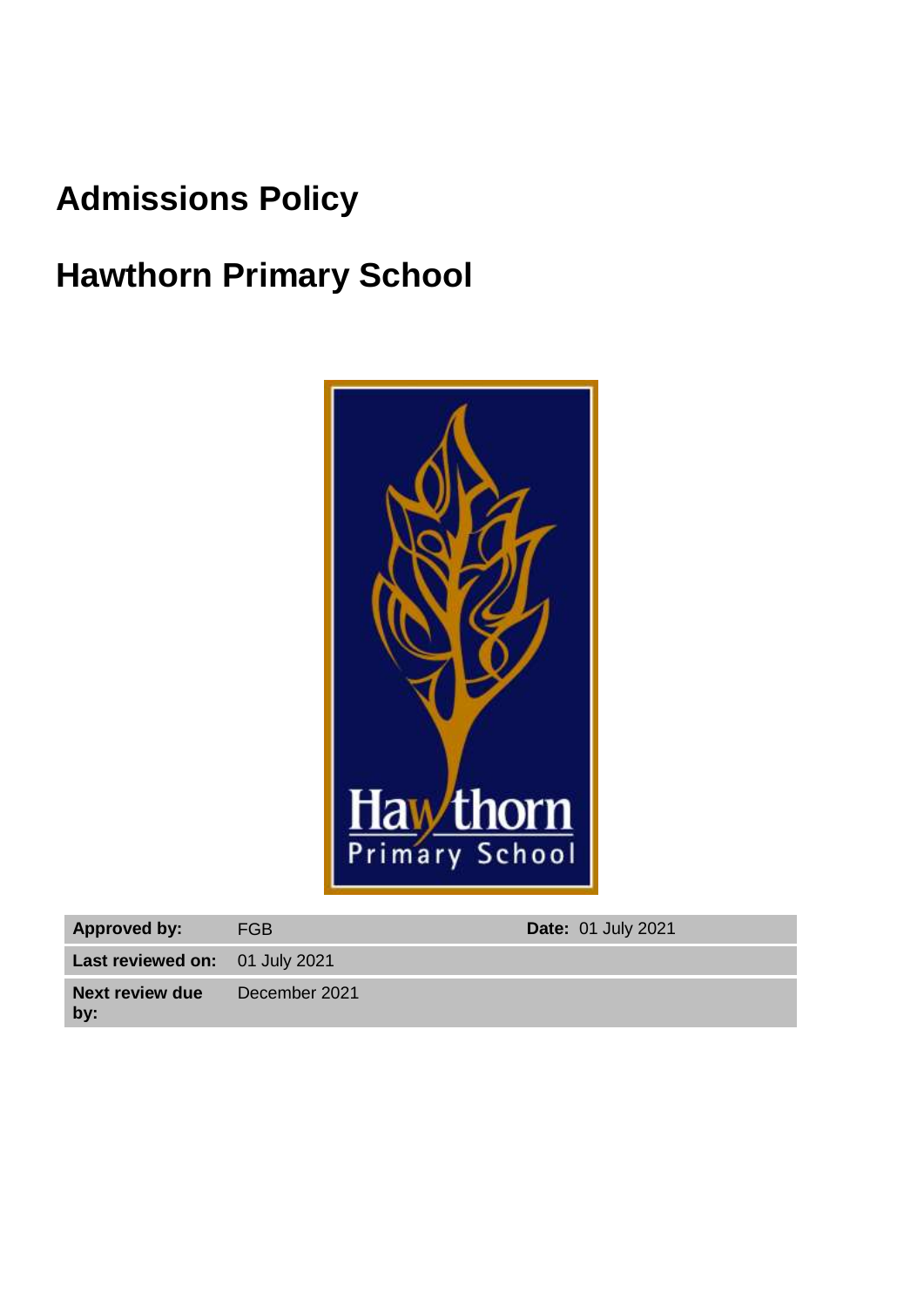# **Admission policy for Hawthorn Primary School for the academic year 2022/23**

The Board of Governors is the Admissions Authority of this school and is responsible for determining the school's admissions policy.

The number of places available in the Reception class in academic year 2022/23 is 30.

# **How and when to apply for places**

All applications for school places must be through the Local Authority the applicant lives in (pays council tax to).

Applications for Reception places for September 2022 must be submitted **by midday on 15 January 2022**. Applications for school places in other year groups or after the start of the school year can be submitted at any time.

### **Late applications**

.

Applications received after the closing date will be classed as late and processed after all of the applications received on time.

### **Special Educational Needs**

Children who have an Education, Health and Care Plan which names the school will be admitted to the school.

#### **How places will be allocated**

If there are enough places at the school then every applicant will be offered a place. If more applications are received than the number of places available, the following oversubscription criteria will be used in the order shown to decide which children will be allocated places.

- 1. Children who are currently looked after by a local authority (in care) in the UK, children who were previously looked after by a local authority in the UK or who appear to the admissions authority to have been in a state care outside of the UK, and immediately afterwards became subject to an adoption, residence (child arrangements) order or special guardianship order. Evidence of the appropriate order must be submitted before the closing date for applications.
- 2. Children with a brother or sister (a sibling) who will be on roll at the school on the date that the child will be admitted in September 2022. Sibling can be a brother or sister, half brother or sister, adopted brother or sister, step brother or sister, or the child of the parent or carer's partner, as long as the children live at the same address. However, please note that children attending the nursery class or other Early Education or childcare provision attached to the school will not be given priority as sibling links.
- 3. Children with an exceptional medical reason that means they can only attend the specific school (for example, where the child or one or both parents has a disability that means that the child can only attend this school). Strong supporting evidence must be provided from a healthcare professional who is independent of both the family and the school. The evidence must relate specifically to this school and must clearly demonstrate why it is the only school that can meet the child's needs.
- **4.** Children living nearest to the school as measured in a straight line distance from a single fixed central point at the school to a point in the centre of the home address of the child,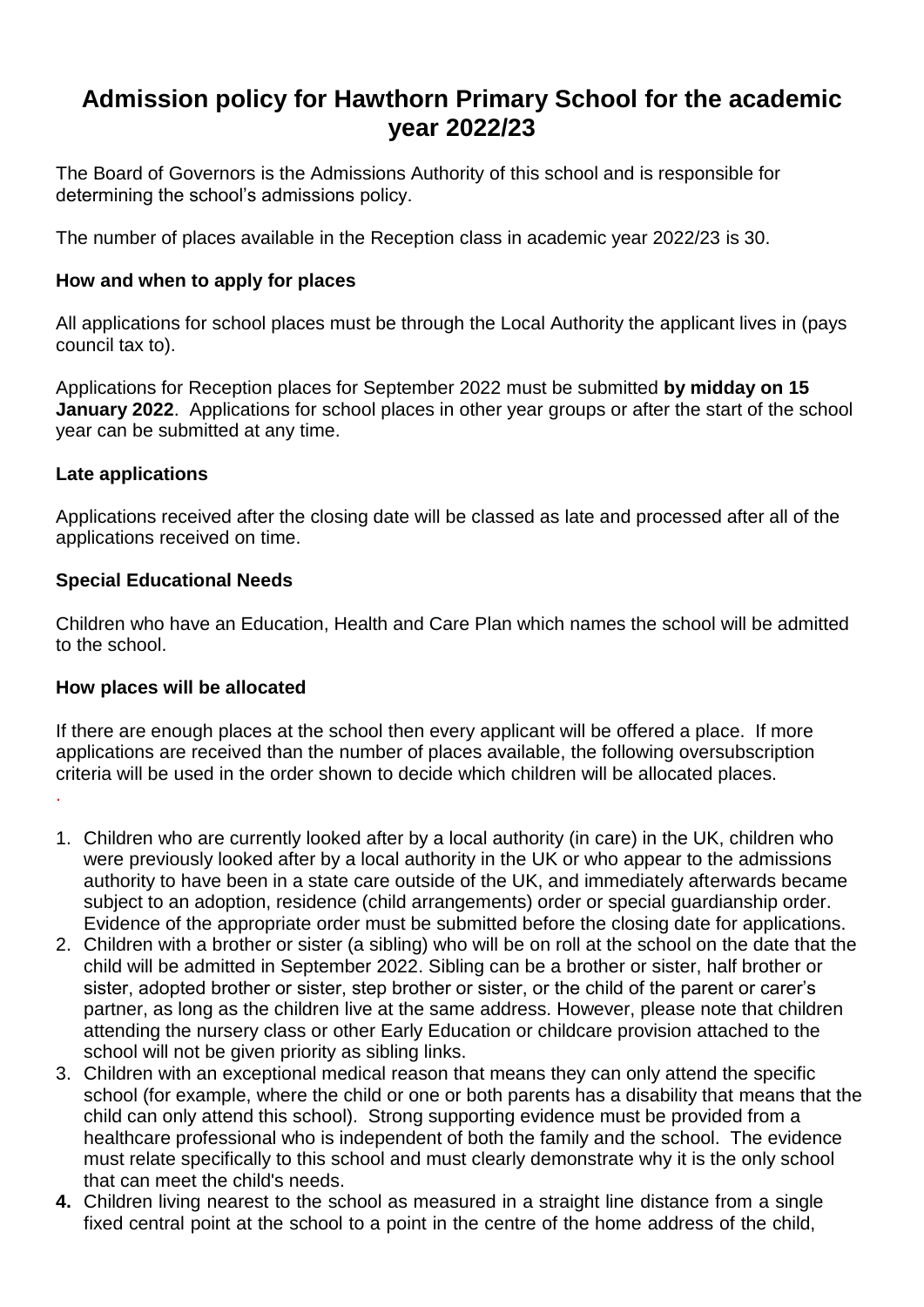using the Local Land and Property Gazetteer and British National Grid Easting and Northing co-ordinates.

#### **Parents and carers should note that the allocation of Reception places does not take into account attendance at any specific nursery class or school.**

# **Tie break**

In every criteria, distance from home to school will be the deciding factor. In the event that more than one child has an equal right to an available place the place will be offered by random allocation.

# **Additional notes**

- Parents/carers have two weeks to respond to an offer of a school place. If an acceptance is not received it may be assumed that a place is no longer required and the offer may be withdrawn.
- Parents who share responsibility for the care of their child are expected to reach agreement to a school placement between them. If conflicting applications are received or the admissions team is made aware of a dispute between parents all applications will be placed on hold and will not be processed until written agreement is provided from both parents or a Court Order is obtained confirming which application has priority.
- When stating your choice of school, you must give the child's permanent address at the time of application. The address of childminders or other family members who may share in the care of your child must not be quoted as the home address.
- If the child lives at more than one address Monday to Friday (for example due to a separation) the address used should be where the child lives most of the time during the school week. Only one address can be used. If the child lives at two addresses, the Local Authority will decide which address to use based on child benefit, child tax credit, Court Orders and/or GP registration.

# **Waiting lists**

For applications for Reception places, waiting lists will be kept until the 31 December 2022 and will then be cleared. Waiting lists will be ranked using the oversubscription criteria regardless of the date the application was received. From January and then on a termly basis, waiting lists will be cleared and parents will need to re-apply each term if they still want their child to be considered for a place at the school.

#### **Summer born children and the admission of children below compulsory school age including deferred entry and part time admission**

The School Admissions Code requires school admission authorities to provide for the admission of all children in the September following their fourth birthday. However, a child is not required to start school until they have reached compulsory school age following their fifth birthday. For summer born children (those born after 1 April) this can sometimes be almost a full school year after the point at which they could first be admitted.

Some parents may feel that their child is not ready to start school in the September following their fourth birthday. Parents are entitled to request in writing that: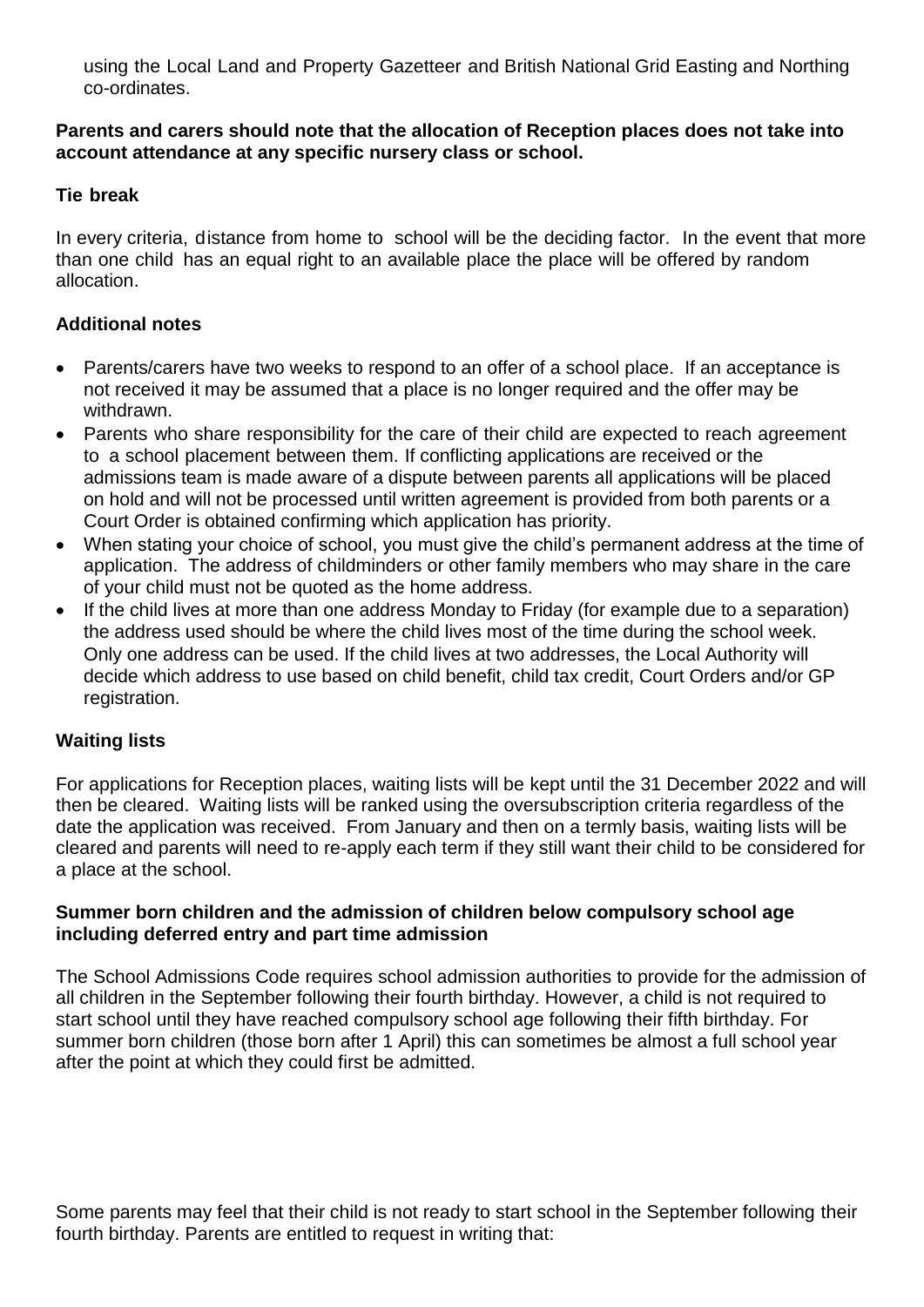- their child attends part-time until they reach compulsory school age, or
- that the date their child is admitted to school is deferred until later in the same academic year or until the term in which the child reaches compulsory school age. The school will hold any deferred place for the child, although, in the majority of cases, we find that children benefit from starting at the beginning of the school year, rather than part way through it.
- that the date their child is admitted to school is deferred until the term after the child reaches compulsory school age.

The child must, however, start school full-time in the term after their fifth birthday.

If parents of summer born children (born between 1 April 2018 and 31 August 2018) wish them to be admitted to the Reception year in the term following their fifth birthday, rather than year 1, then parents should submit a written request providing reasons for seeking a place outside of the normal age group and any supporting evidence from relevant professionals.

Requests must be submitted before the closing date for Reception applications in the child's normal age group in good time for the LA to notify the school, and for the Board of Governors/Academy Trust to consider the request and inform the parent of the outcome before the closing date for the normal age group. In other words, for children due to start school in September 2022 where the parent wishes the child to delay admission until 2023, parents must submit their requests well before 15 January 2022. The Governing Body/Academy Trust will consider each case individually.

If the request is agreed, any application made for the normal age group will be withdrawn before any place is offered and parents will need to reapply in the normal way for a Reception place in the following year.

If the request is refused, the parents must decide whether to apply for a Reception place in the current academic year (Note it will still be subject to the over-subscription criteria in this policy) or to withdraw their application and apply for a year 1 place the following year. Parents should be aware that the year 1 group may have no vacancies as it could be full with children transferring from the previous Reception year group.

Further information and advice on the admission of summer born children is available from Newcastle City Council School Admissions.

# **Right of appeal**

Parents/carers who are refused a place for their child have a statutory right of appeal to an independent appeals panel. Appeals for Reception places should be submitted by 15 May 2022 to ensure they will be heard before the end of July 2022. Please contact Newcastle City Council's School Appeals Team for information (phone 0191 277 7427 or email schoolappeals@newcastle.gov.uk). Information is also available at www.newcastle.gov.uk/admissions